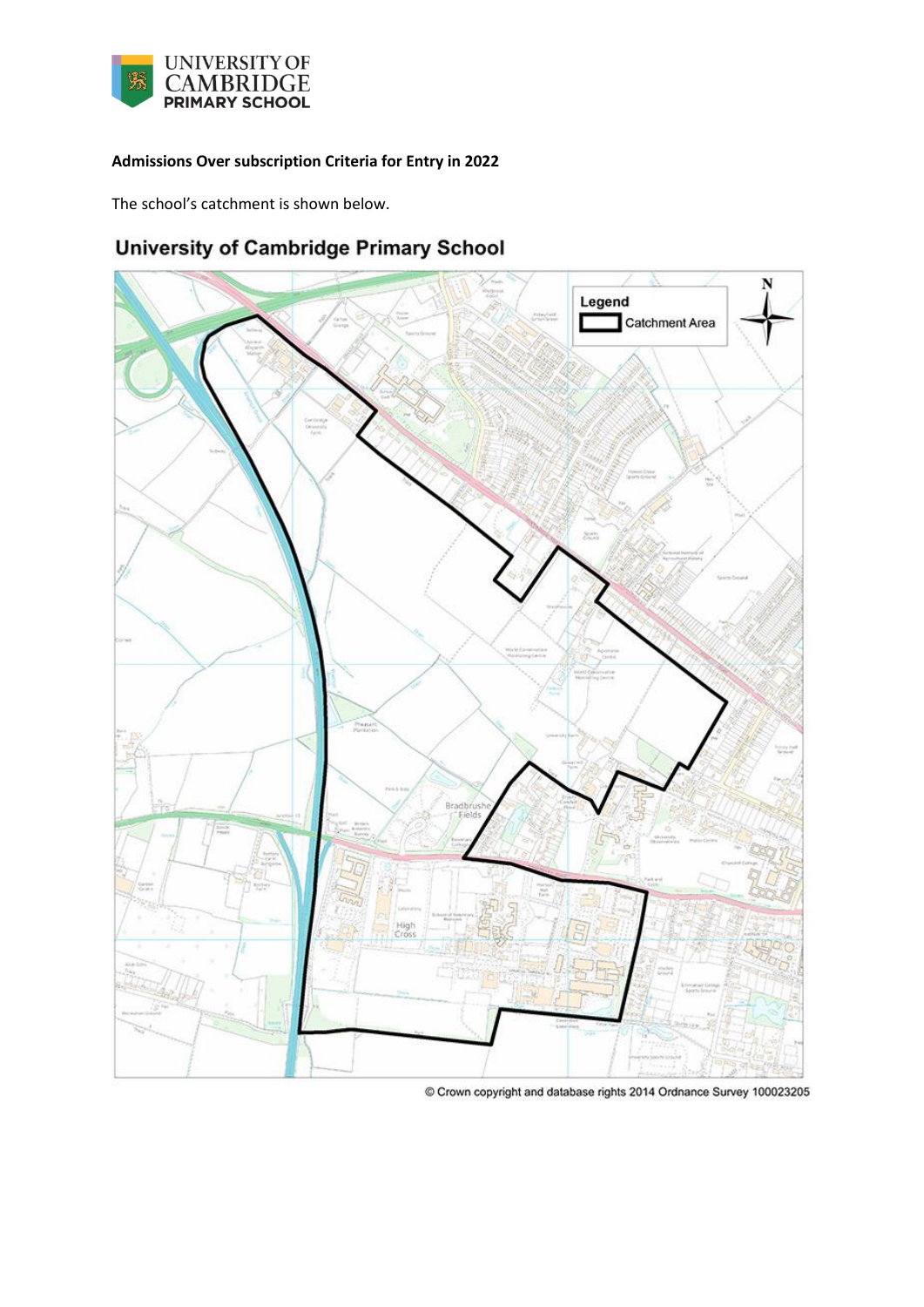

When the school is oversubscribed, after the admission of pupils with an Education, Health & Care plan or statement of special educational needs naming the school, priority for admission will be given to those children who meet the criteria set out below, in priority order:

- 1. Looked after children and children who were previously looked after but ceased to be so by reason of adoption; residence order (now known as Child Arrangements Order); Child Arrangements Order or Special Guardianship Order \*
- 2. Children who appear to the Admission Authority to have been in state care (i.e. in the care of or accommodated by a public authority, religious organisation or any other provider whose sole/main purpose is to benefit society) outside of England but ceased to be so as a result of being adopted only.
- 3. Children eligible for the pupil premium. Children given priority under this criterion fall into the following category:
- 4. Children currently registered as eligible for free school meals and children who have been registered as eligible for free school meals at any point in the last six year. Parents who are applying and wish their applications to be considered under this criterion must complete a Supplementary Information Form.
- 5. Children with siblings who are already on roll in the School and will still be on the roll when the child is admitted\*\*
- 6. Children of school staff where:
	- 1. The member of staff has been employed at the school for two or more years at the time at which the application for admission to the school is made; or
	- 2. The member of staff is recruited to fill a vacant post for which there is demonstrable skill shortage
- 7. Children living in the catchment area
- 8. Children living out of catchment area

In cases of equal merit in each set of criteria, priority will be given to the children living nearest the school as measured by a straight line\*\*\*

Applications for places will be via the Cambridgeshire County Council website. Notes

\* A looked after child is a child who is: (a) in the care of the local authority, or (b) being provided with accommodation by a local authority in the exercise of their social services functions (see the definition in Section 22 (1) of the Children Act 1989).

\*\* Siblings are defined as being: Children, usually brothers or sisters, aged between 4 and 16, who live together in the same family unit.

\*\*\* Distance within Cambridgeshire is calculated by measuring a straight line from the reference point of the home, as determined by the National Land and Property Gazetteer (NLPG) or OS Address Base Premium T after October 2014, to the reference point of the school which is Easting 543095 & Northing 259629. For families who live outside of Cambridgeshire, straight line distances are determined using a combination of local maps and on-line resources. Distances for transport purposes are measured by the shortest available route. In the event of: (a) two or more children living at the same address point (e.g. children resident in a block of flats) or (b) two addresses measuring the same distance from the school, the ultimate tiebreaker will be random selection, witnessed by the Council officer, independent of the Admissions Team.